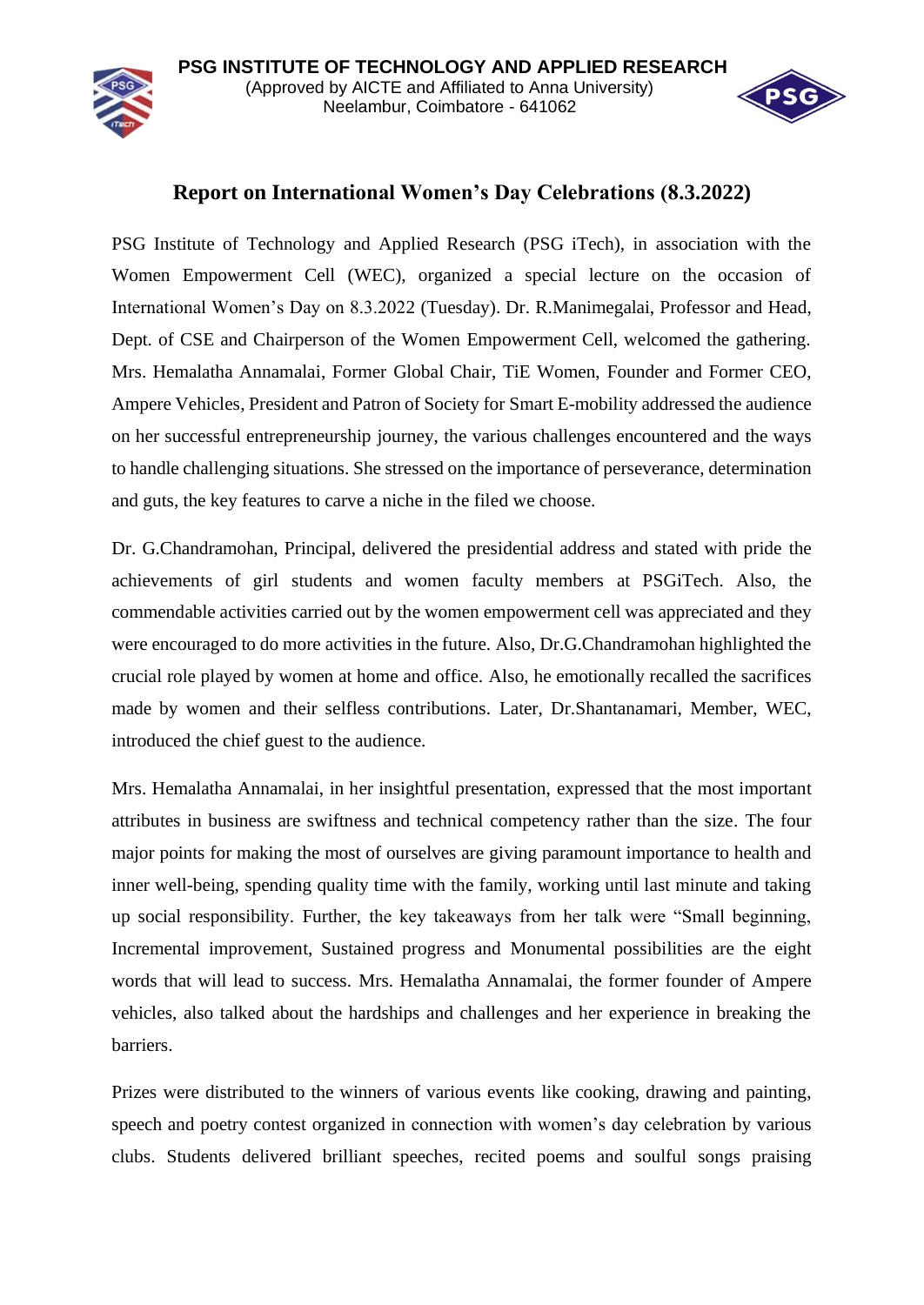## **PSG INSTITUTE OF TECHNOLOGY AND APPLIED RESEARCH** (Approved by AICTE and Affiliated to Anna University) Neelambur, Coimbatore - 641062



womanhood. PSGiTech band rendered beautiful medleys. Dr.Kala I, Associate Professor, Dept. of CSE, member of WEC, proposed the vote of thanks.



**From the left: Dr.R.Manimegalai, Prof. and Head, Dept. of CSE and Chairperson of Women Empowerment Cell, Chief Guest Mrs. Hemalatha Annamalai,** Former Global Chair, TiE Women, Founder and Former CEO, Ampere Vehicles, President and Patron of Society for Smart E-mobility, **Dr.G.Chandramohan, Principal, are in the photo during the International Women's Day celebrations held on 8.3.2022.**